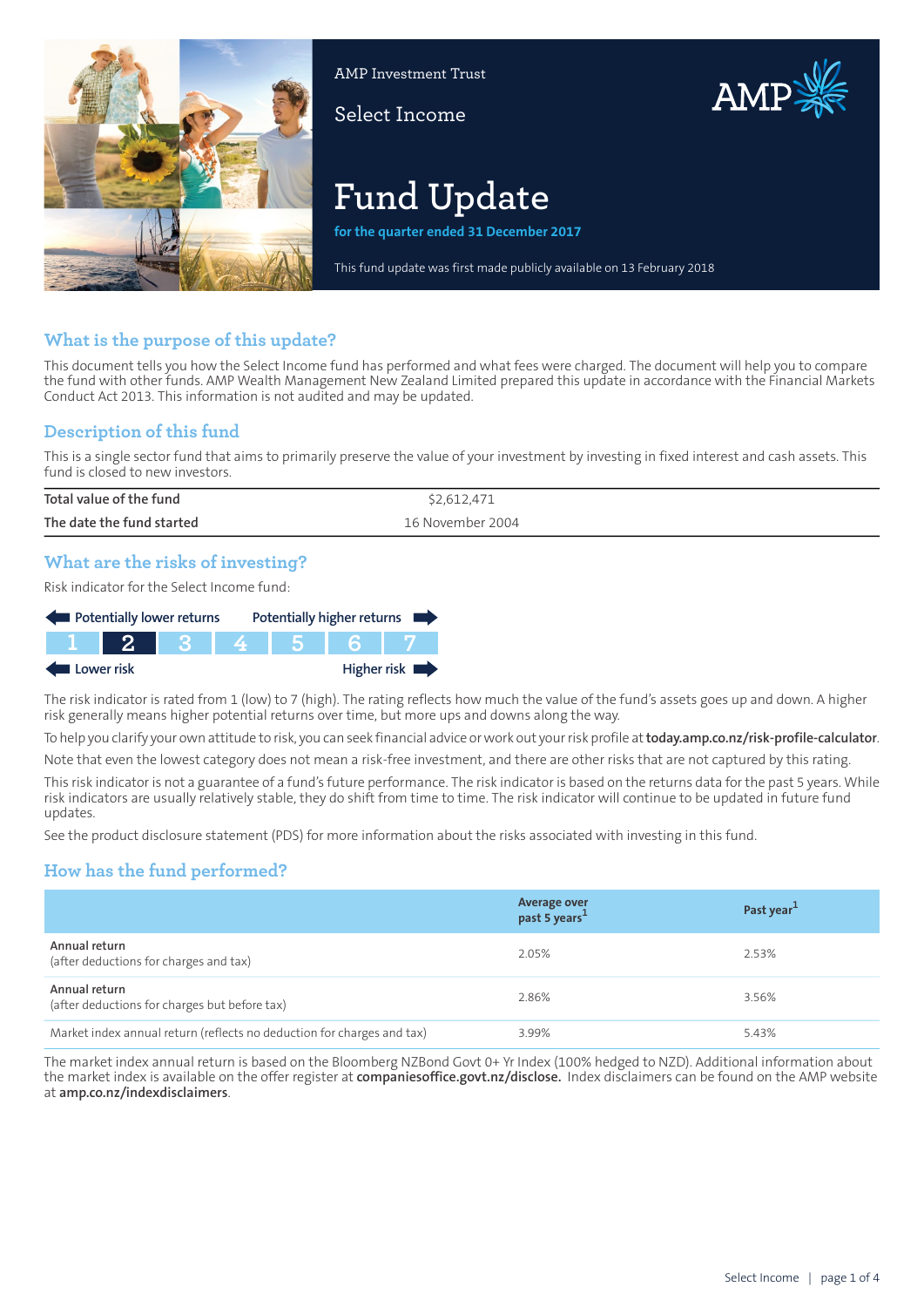#### **Annual return graph**



Annual Return

This shows the return after fund charges and tax for each of the last 10 years ending 31 March. The last bar shows the average annual return for the last 10 years, up to 31 December 2017.

**Important:** This does not tell you how the fund will perform in the future.

Returns in this update are after tax at the highest prescribed investor rate (PIR) of tax for an individual New Zealand resident. Your tax may be lower.

#### **What fees are investors charged?**

Investors in the Select Income fund are charged fund charges. In the year to 31 March 2017 these were:

|                                             | % of net asset value                                                     |
|---------------------------------------------|--------------------------------------------------------------------------|
| Total fund charges                          | $1.65\%$ *                                                               |
| Which are made up of -                      |                                                                          |
| Total management and administration charges | 1.65%                                                                    |
| Including -                                 |                                                                          |
| Manager's basic fee                         | 1.22%                                                                    |
| Other management and administration charges | 0.43%                                                                    |
| Total performance-based fees                | $0.00\%$                                                                 |
| <b>Other charges</b>                        | Dollar amount per investor or description<br>of how charge is calculated |
| <b>NIL</b>                                  |                                                                          |

\* Based on a decrease in regulatory and administration costs and expenses, the Manager estimates that the total fund charges for the next scheme year will be 1.56% of the net asset value.

Investors may also be charged individual action fees for specific actions or decisions (for example, for withdrawing from or switching funds). See the 'fees and other charges' document on the entry relating to the offer of interests in the AMP Investment Trust maintained on the offer register (**[companiesoffice.govt.nz/disclose](http://companiesoffice.govt.nz/disclose)**) for more information about those fees.

Small differences in fees and charges can have a big impact on your investment over the long term.

#### **Example of how this applies to an investor**

Craig had \$10,000 in the fund at the start of the year and did not make any further contributions. At the end of the year, Craig received a return after fund charges were deducted of \$253.00 (that is 2.53% of his initial \$10,000). Craig also paid \$0.00 in other charges. This gives Craig a total return after tax of \$253.00 for the year.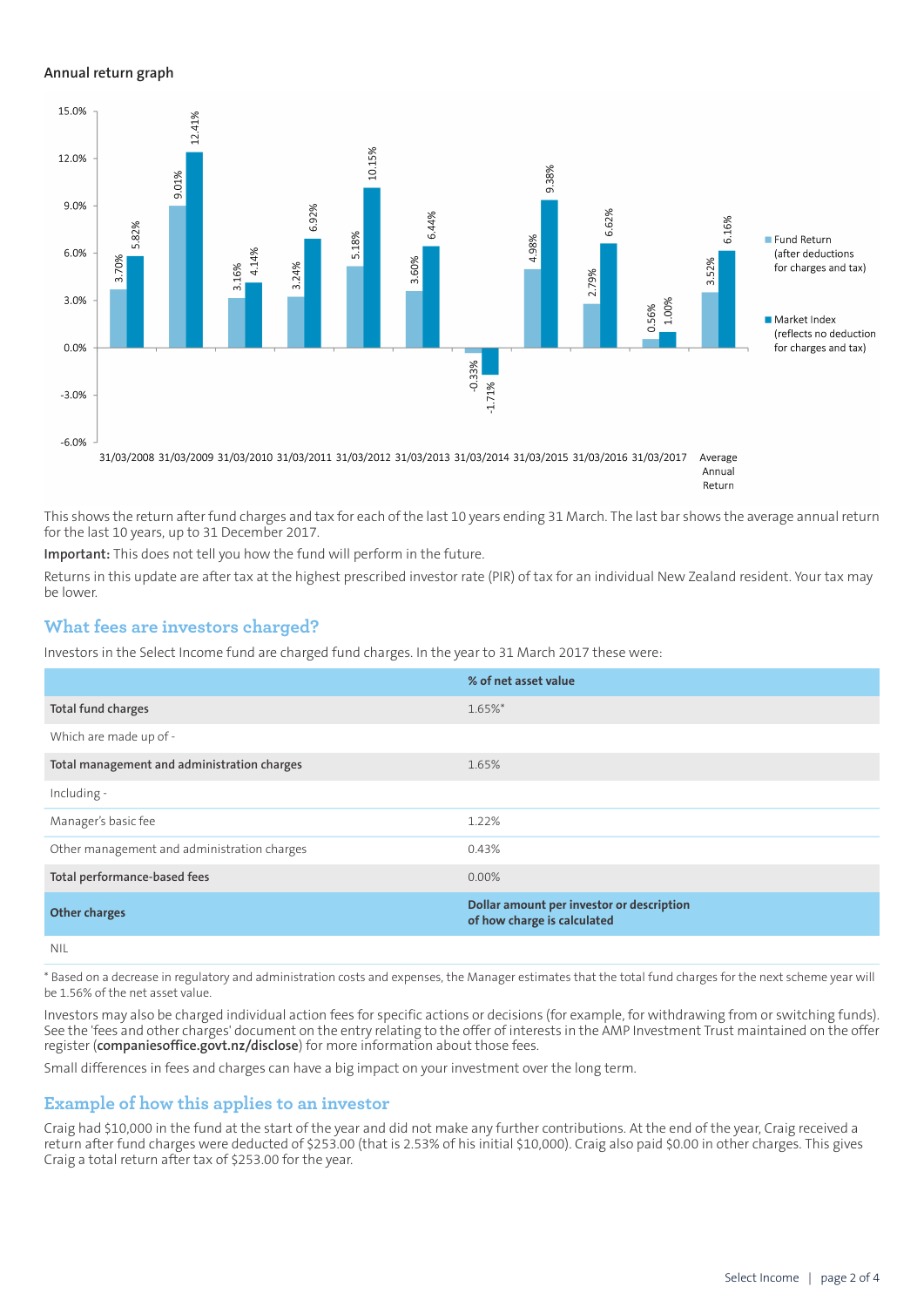## **What does the fund invest in?**

#### **Actual investment mix<sup>2</sup>**

This shows the types of assets that the fund invests in.



#### **Target investment mix**

This shows the mix of assets that the fund generally intends to invest in.

| <b>Asset Type</b>            | <b>Allocation</b> |
|------------------------------|-------------------|
| Cash and cash equivalents    | 30.00%            |
| New Zealand fixed interest   | 70.00%            |
| International fixed interest | 0.00%             |
| Australasian equities        | $0.00\%$          |
| International equities       | 0.00%             |
| Listed property              | 0.00%             |
| Unlisted property            | 0.00%             |
| Commodities                  | 0.00%             |
| Other                        | 0.00%             |

# **Top 10 investments<sup>2</sup>**

|    | <b>Name</b>                                             | Percentage<br>of fund<br>net assets | <b>Asset Type</b>          | Country     | <b>Credit rating</b><br>(if applicable) |
|----|---------------------------------------------------------|-------------------------------------|----------------------------|-------------|-----------------------------------------|
| 1  | Call Account (Westpac Banking Corporation Advance Acct) | 10.47%                              | Cash and cash equivalents  | New Zealand | $A-1+$                                  |
| 2  | New Zealand Government bond maturing 15 Apr 27          | 7.97%                               | New Zealand fixed interest | New Zealand | $AA+$                                   |
| 3  | New Zealand Government bond maturing 14 Apr 33          | 6.17%                               | New Zealand fixed interest | New Zealand | $AA+$                                   |
| 4  | New Zealand Government bond maturing 15 Apr 23          | 5.21%                               | New Zealand fixed interest | New Zealand | $AA+$                                   |
| 5  | New Zealand Government bond maturing 15 May 21          | 4.56%                               | New Zealand fixed interest | New Zealand | $AA+$                                   |
| 6  | Call Account (ANZ 32 Day Constant Maturity Date)        | 4.26%                               | Cash and cash equivalents  | New Zealand | $A-1+$                                  |
| 7  | Call Account (Rabobank Advance Account NZD)             | 2.16%                               | Cash and cash equivalents  | New Zealand | $A-1$                                   |
| 8  | New Zealand Government bond maturing 20 Sep 25          | 1.50%                               | New Zealand fixed interest | New Zealand | $AA+$                                   |
| 9  | New Zealand Government bond maturing 20 Sep 35          | 1.41%                               | New Zealand fixed interest | New Zealand | $AA+$                                   |
| 10 | ASB Bank Ltd bond maturing 08 Mar 19                    | 1.40%                               | New Zealand fixed interest | New Zealand | $A+$                                    |

The top 10 investments make up 45.11% of the fund.